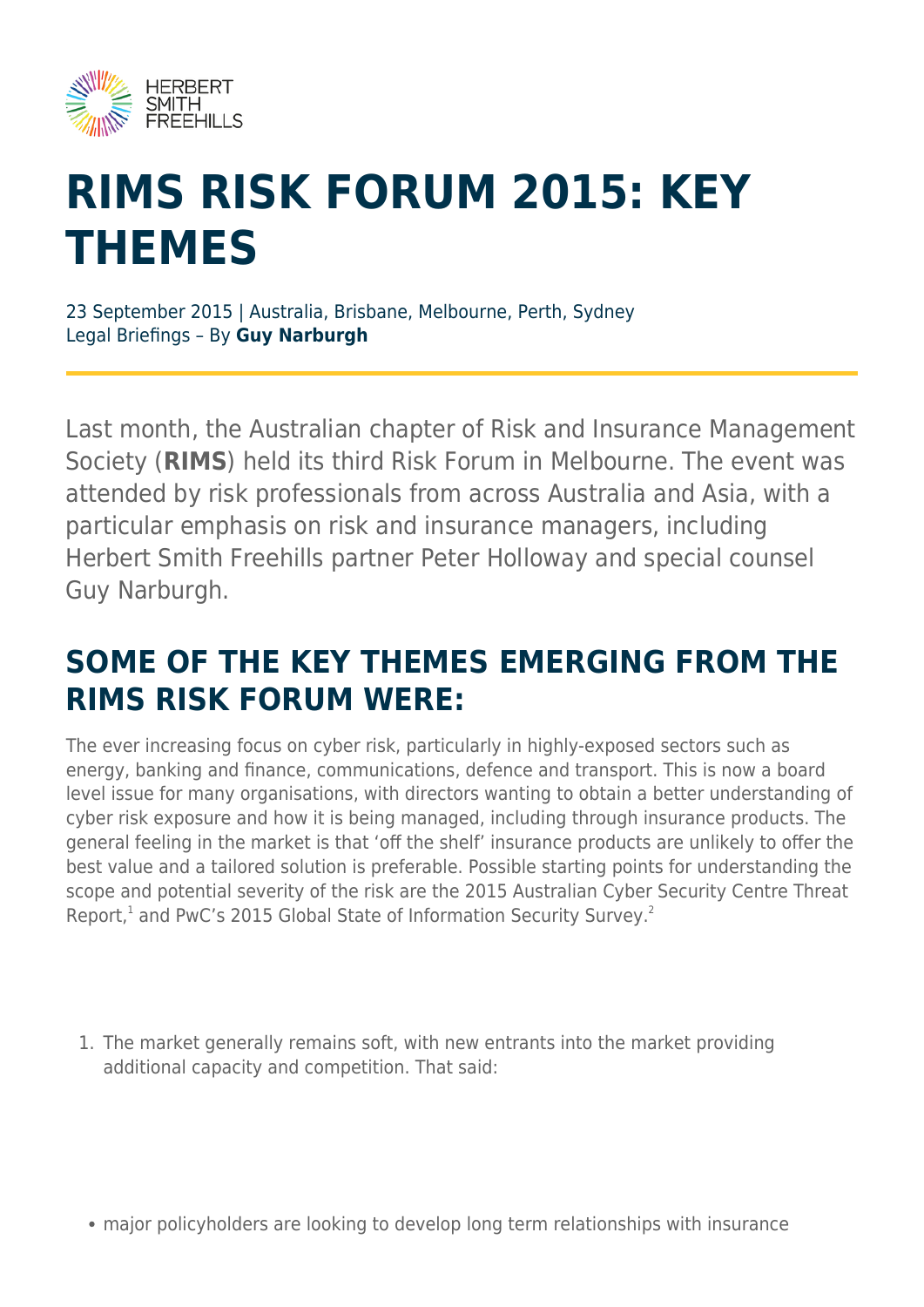carriers and are wary of 'opportunistic' risk capital in the market for short term gain. Insurance buyers were urged to focus on coverage first, then price. Pricing can be leveraged down through sophisticated marketing of the risk, including practical examples of how risk management has worked and drawing favourable comparison to the experience of peers where possible;

• there are some policyholder concerns regarding consolidation of major insurers, and how this may impact the market generally or particular insurance lines. For example, the merger between ACE and Chubb will reduce competition in the premium D&O insurance market.

3. An increase in the globalisation of business requires a more sophisticated approach to managing people risk. This includes health and safety risks associated with moving employees around the world, but also the exposure of individuals to less familiar risks in emerging markets such as bribery and corruption risk. Effective management of these risks relies on synthesising local information on culture, environment and risk with the global nature of the organisation's operations, to ensure potentially lucrative opportunities can be managed profitably and responsibly.

The full program is available [here.](https://www.rims.org/RiskForum/2015/Pages/Agenda.aspx)

The Risk Forum continues to be a valuable opportunity for policyholders to meet with their peers to and discuss topical risk issues across a broad range of industries and sectors.

#### **ENDNOTES**

- 1. [2015 Australian Cyber Security Centre Threat Report.](https://acsc.gov.au/publications/ACSC_Threat_Report_2015.pdf)
- 2. [2015 Global State of Information Security Survey.](http://www.pwc.com/gx/en/issues/cyber-security/information-security-survey.html)

## **MORE INFORMATION**

For information regarding possible implications for your business, contact [Mark Darwin](mailto:mark.darwin@hsf.com?subject=Article%20enquiry), [Peter](mailto:peter.holloway@hsf.com?subject=Article%20enquiry) [Holloway,](mailto:peter.holloway@hsf.com?subject=Article%20enquiry) [Ruth Overington](mailto:ruth.overington@hsf.com?subject=Article%20enquiry) or [Guy Narburgh.](mailto:guy.narburgh@hsf.com?subject=Article%20enquiry)